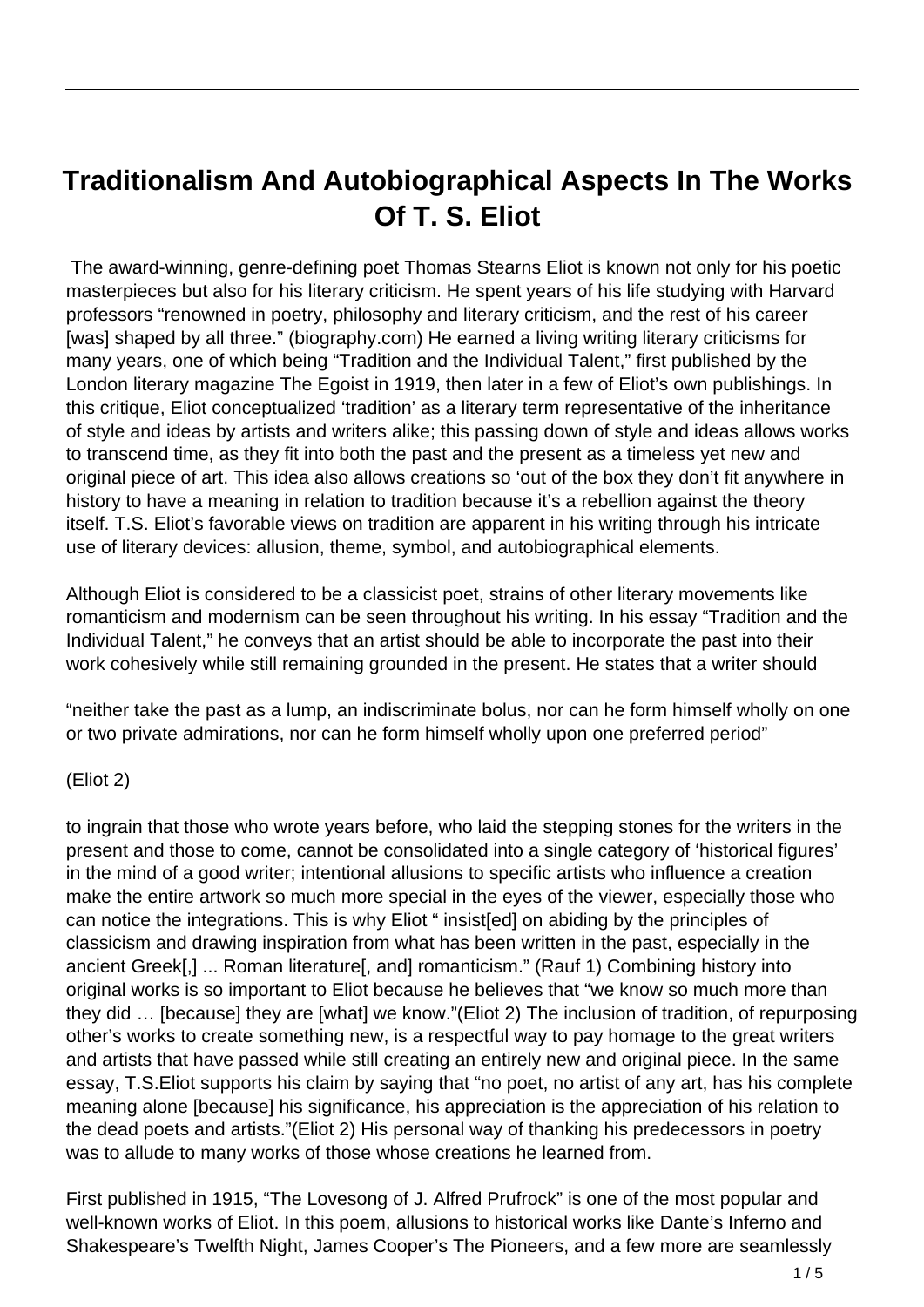threaded throughout; these references are used to aid Eliot in setting the timorous and hopeless tone as well as conveying Prufrock's inner conflicts and emotions. The opening epigraph from Dante's Inferno relates to the man who resides in the Eighth Circle of Hell; this epigraph is meant to illustrate how Prufrock feels like he is living in his own personal Hell on Earth before Eliot has even written anything original. The shamelessness of the words spoken by Count Guido, the man from Hell, is also representative of how Prufrock speaks shamelessly to the reader in this poem. In addition to the allusion to Dante's Inferno, phrases like "overwhelming question" and "dying fall" are borrowed from James Cooper and Shakespeare, respectively, to enhance and carry the message of this poem while also making noticeable references to support his concept of traditionalism. One main allusion alongside the epigraph is a line from Jules LaForgue's work; while describing the atmosphere around Prufrock, Eliot borrowed and slightly altered a quote of hers to "In the room the women come and go / Talking of Michelangelo", giving it an entirely different context and new meaning while still hinting at his admiration of LaForgue's brilliant writing and ability to show Eliot "the essence of poetry [and] how to speak in his own voice." (Soldo 1) Another poem of his, "Portrait of a Lady," alludes to two different works before the poem even begins; Henry James' novel The Portrait of a Lady and Ezra Pound's poem "Portrait D'une Femme." Ezra Pound was one of Mr.Eliot's closest friends who inspired him to write poetry, which explains why this allusion was made. In addition to the title, allusions made to Juliet's Tomb in Shakespeare's Romeo and Juliet as well as Shakespeare's Twelfth Night. Mentioning other authors or poets in this way is a form of respect for those who came before Eliot; it's also a main aspect in the concept of tradition in as it diverts the attention and praise from a single artist towards past and present artists as a whole community, lessening the individuality and egocentrism that comes with creation.

As previously stated, T.S.Eliot frequently incorporated differing literary periods into his works like romanticism and twentieth-century modernism. His inclusion of modernist themes or motifs like misdirection and fragmentation make his work stand out significantly. Misdirection was most commonly used by Eliot in the titles of his works. The title of 'The Lovesong of J. Alfred Prufrock', for example, suggests that the poem will carry some romantic notion throughout, however, the opposite is true; this poem is riddled with almost anti-romantic themes of social and sexual paralysis, fragmentation, and the feeling of being lost, alone, and incapable of love or affection. In addition, the poem 'Portrait of a Lady', too, has a romantic-sounding title that is deceiving. It makes the reader assume the main character or subject of the poem would be this young, beautiful woman when in actuality the lady mentioned is similar to Prufrock in how old, miserable, and lonely she is.

The modernist movement also brought about fragmentation, which is prominent in "The Lovesong of J. Alfred Prufrock." The fragmentation of the society that surrounds the main character in this poem is used to represent the chaos occurring during World War I. The intermittent rhymes found throughout the poem only to be broken by an intrusive thought by Prufrock fragments the main flow of the poem, leaving the reader with the pieces of an intricate puzzle they must put together themselves. The use of fragmentation in this poem shows how shattered Prufrock's psychological state is in addition to illustrating how he views the world around him. Another example of fragmentation in Eliot's work is later on when Prufrock transitions from describing a realistic scene of "tea and cakes and ices" to a depressing moment where Prufrock has "wept and fasted, wept and prayed" to a mystical one of "mermaids singing … riding seaward on the waves/combing [their] white hair." This is not only modernist because of the fragmentation and massive divide in tone, but also representative of the romanticism movement of the nineteenth century.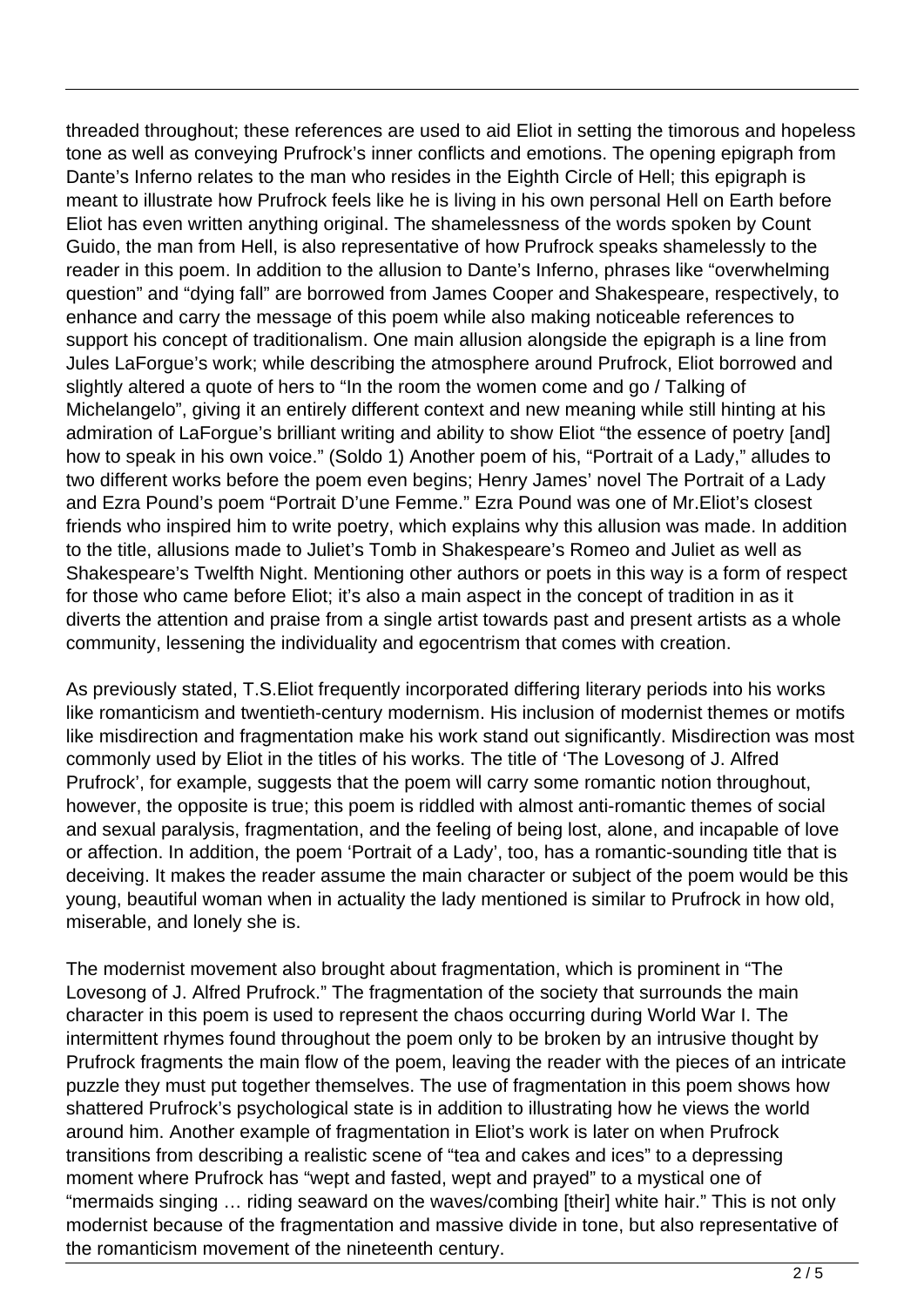Romanticism is also intertwined into the works of Eliot, most noticeably in the quote where Prufrock compares himself to "a pair of ragged claws / scuttling across the floors of the silent seas." The imagery that accompanies this quote is so romantic and delicate when the sadness of the intended message is taken into account. Eliot is trying, and succeeding, to eloquently share how lonely, depressed, and depersonalized Prufrock is feeling. In addition to this, "such romantic imagery as "sea-girls wreathed with seaweed" is exploited in the poem, not adopted." (Sultan 80) Romanticism is more prominent in the poem "Portrait of a Lady," however, and it "is nevertheless considered one of the most advanced poems in terms of an exposure of a "bloated" Romanticism." (Ang 12) Eliot treats romanticism strangely, however, as his "expression of Romanticism [in this poem is actually] a "failure" to satisfy." (Ang 12) The utilization of literary movements that Eliot did not take part in makes his works seem more cohesive and fluid, conveying layers of meaning with every word. It also acts as proof of his concept of tradition, as the inclusion of these modernist and romanticist themes, no matter how he twisted them, honors the artists who inspired him to write these pieces.

Just like with themes, Eliot employed traditional symbols used by his predecessors in his own works. The recurrence of these symbols throughout time means that readers already understand the connotations associated with them, like animals, flowers, time, and color, for example. In the third stanza of "The Lovesong of J. Alfred Prufrock," "yellow smoke [begins to slide] along the street, rubbing its back upon the window panes" of houses in France's Red Light district; the yellow hue connotes the cowardice that Prufrock feels, and the smoke itself has an almost feline quality to it -- slinking along, "[licking] its tongue ... [lingering] ... [falling] upon its back … [making] a sudden leap … and [falling] asleep." The cat-like figure that the smoke formulates is representative of Prufrock himself, alone and completely ridden with fear of rejection and judgement. More zoologism is found in this poem when Prufrock compares himself to a crab with "a pair of ragged claws scuttling across the floors of silent seas." Prufrock and this sea crab are connected by their scavenger-like traits, the crab for food at the bottom of the ocean, and Prufrock for a woman's affection, love, and attention. This crustacean imagery is also an homage to The Tragedy of Hamlet by William Shakespeare. The frequent comparison between Prufrock and animals is dehumanizing and shows how cowardly he is as a man. Another significant symbol in "The Lovesong of J. Alfred Prufrock" is time; time is always on Prufrock's mind because he fears that he may not have enough of it. He's mentally stuck on the fact that he will die one day and that he doesn't have enough 'tomorrows' left. He hates the idea of dying an unchanged man. The constant repetition of the word time, specifically in one stanza it is said twelve-time, is meant to show the reader that he is trying to convince himself that there is time left for him to change his ways and make a difference in the world; he has despaired as he knows that there is no way he will be able to change himself in time before he dies.

Time is also prominent in "Portrait of a Lady," but in a different context than in Prufrock. In this poem, time is symbolic because of its links to the lady's age and how the young man makes her feel so much younger than she's felt in a long time. In the beginning of the second part of the poem, Eliot uses floral symbolism, specifically lilacs. The lilac that the woman twirls between her fingers is representative of the turning back of time -- blossoming love, innocence, and youth -- it is symbolic of her want to pursue a relationship with the narrator of the poem. Another important symbol is that this poem takes place in October, the beginning of Autumn. Autumn is symbolic of death since all of the leaves fall from the trees and the flowers die; a reader who picks up on this will understand that it acts as foreshadowing as well. Each of these symbols used by Eliot have been used by writers before him, and his utilization of such symbols conform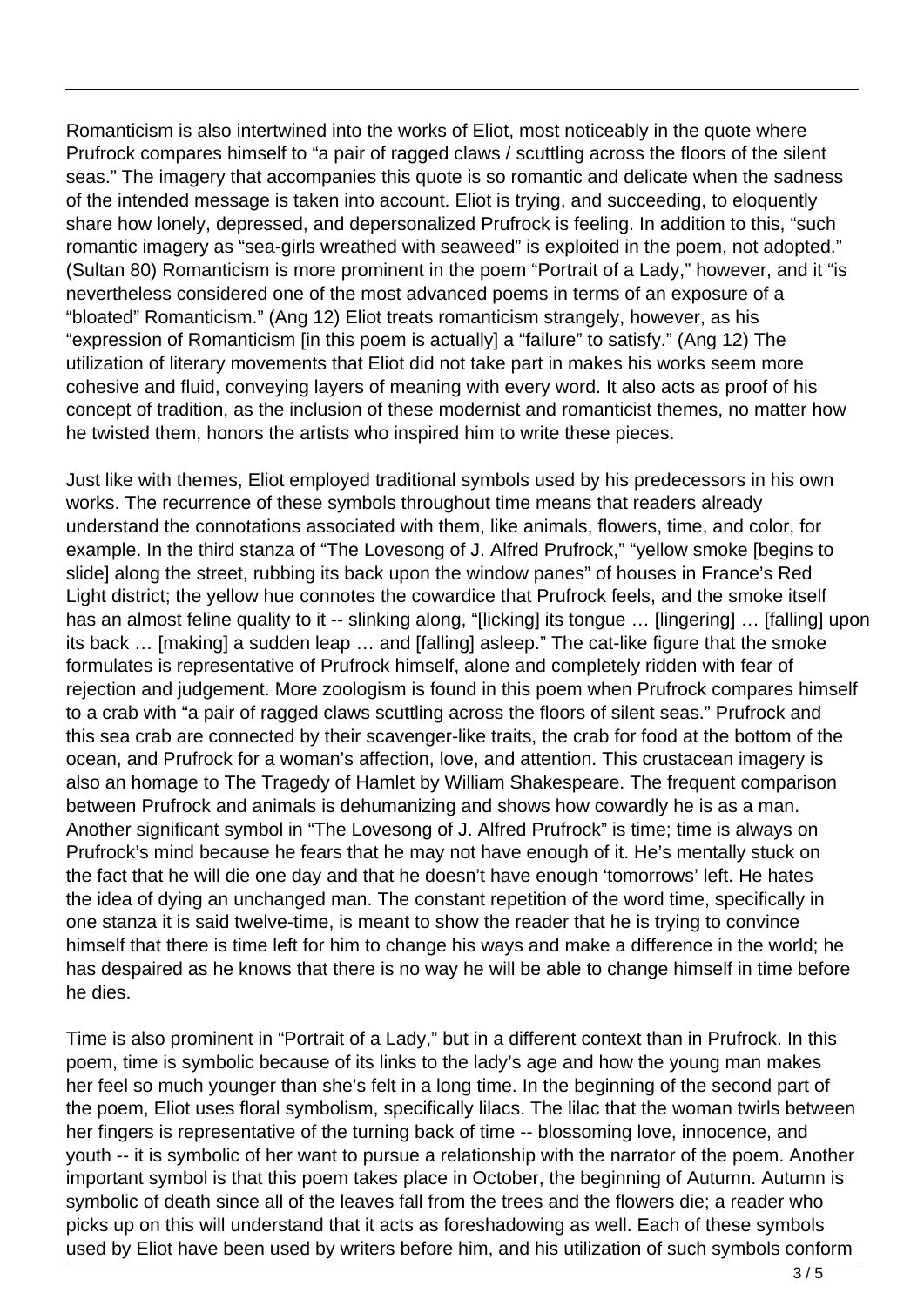to the traditionalist theory he conceptualized.

When writing a poem that purposefully references and involves other artists' works, it is difficult to not include a bit of self into what is being written. Often, writing is best when it comes from personal experiences and emotions, as it comes from the heart and can be elaborated on with such detail that a reader can understand and connect with what they are reading. Eliot agrees with this claim, stating "in writing poetry, we begin from our own immediate experience." (Eliot) In Nicholas B. Mayer's article "Catalyzing Prufrock," he argues that the patient in "The Lovesong of J. Alfred Prufrock" is actually T.S. Eliot himself, and he has subconsciously incorporated his emotions and his experiences into the character of Prufrock. He supposes that there is a catalyst, or a precipitating event, in the text that commenced the introduction of Eliot's self into Prufrock's character. Mayer poses questions like " did the events actually happen, or were they merely imagined? ... is it just Prufrock or also Eliot who is involved in the events?" (Mayer 3) Mayer uses many sources to back his argument, including Eliot's essay "Tradition and the Individual Talent." The main point of Mayer's literary article suggests that

"the poem can be read as either about Prufrock or by Prufrock or as [Mayer] prefer[s], about [T.S. Eliot] because [the poem is written] by him. More specifically, it is about the process of depersonalization because it is the result of the process of depersonalization. As I want to suggest, Prufrock becomes depersonalized … which results in the creation of "Prufrock.""

#### (Mayer 9-10)

Mayer proposes that the poet discovered his 'poetic consciousness' while writing this poem, and while Prufrock is re-encountering or re-evaluating his life as he walks down the streets of France, Eliot is taking a mental stroll down memory lane to revisit the moments where he felt a similar way to his character. Meyer suggests that Eliot reached a 'catalysis [of] depersonalization' while writing this poem, which is why so many parallels can be drawn between the lives of the poet and his character, as they became one in many ways. This claim that "The Lovesong of J. Alfred Prufrock" is actually somewhat autobiographical is both supported and opposed by literary critics around the world, but it relates back to Eliot's theory of traditionalism since it brings the aspect of self into the story alongside the allusions to former authors and artists who have inspired the creation of the poem.

One person in opposition to Mayer's claim that this brilliant poem is autobiographical is Elisabeth Schneider. In her article "Prufrock and After: The Theme of Change" Schneider states that she does not believe this poem to be a representation of Eliot's life - she believes that this poem isn't autobiographical at all seeing as Prufrock is fearing a loveless life where he doesn't get married, meanwhile, this poem was published in Eliot's first year of marriage. She does, however, make an interesting statement that

"'What every poet starts from… is his own emotions, and … [their own] personal experience,' a statement that, under the circumstances, must be equally applicable to Prufrock; Prufrock was Eliot, though Eliot was much more than Prufrock."

### (Schneider 1105)

The idea that Prufrock was Eliot, as the character is an amalgamation of emotions and personal experiences of the poet, is an interesting take on Mayer's idea as it poses Prufrock as a